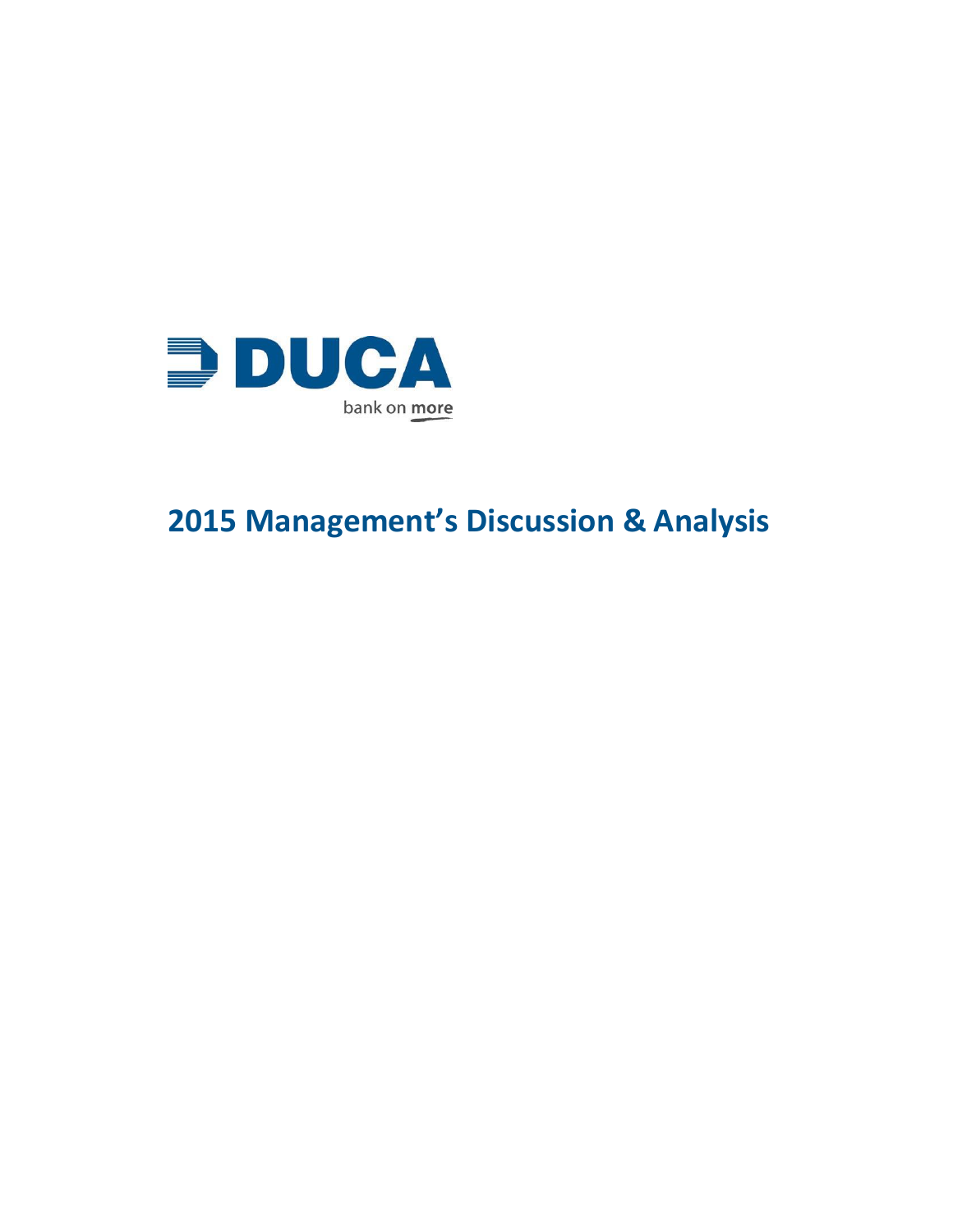# Management's Discussion & Analysis

This Management Discussion & Analysis ("MD&A") is provided to assist Members with interpreting DUCA's results of operations and financial condition for the fiscal year ended December 31, 2015, as compared to December 31, 2014. The MD&A should be read in conjunction with the audited consolidated financial statements, which have been prepared in accordance with International Financial Reporting Standards ("IFRS"). All amounts in the MD&A are expressed in Canadian dollars.

#### **Caution Regarding Forward-LookingStatements**

This MD&A includes forward-looking statements which by their very nature require management to make assumptions and involve inherent risks and uncertainties. Forward-looking statements are typically identified by the words "believe", "expect", "anticipate", "intend", "estimate", "may increase", "may impact", and other similar expressions, or future or conditional verbs such as "will", "should", "would" and "could". A number of important factors, many of which are beyond management's control, could cause actual future results, conditions, actions or events to differ materially from the targets, projections, expectations, estimates or intentions expressed in forwardlooking statements. These factors include, but are not limited to, changes in general economic conditions in Canada, particularly those in Ontario; legislative or regulatory developments; changes in accounting standards or policies; and DUCA's success in anticipating and managing the risks inherent in these factors. Readers are cautioned that the foregoing list is not exhaustive. Undue reliance should not be placed on forward-looking statements as actual results may differ materially from expectations. DUCA does not undertake to update any forward-looking statements contained in this annual report.

DUCA uses a number of financial measures to assess its performance. Some of these measures are not calculated in accordance with IFRS, are not defined by IFRS and do not have standardized meanings that would ensure consistency and comparability between companies using these measures. They are therefore unlikely to be comparable to similar measures presented by other credit unions and financial institutions and should not be viewed in isolation from or as a substitute for IFRS results.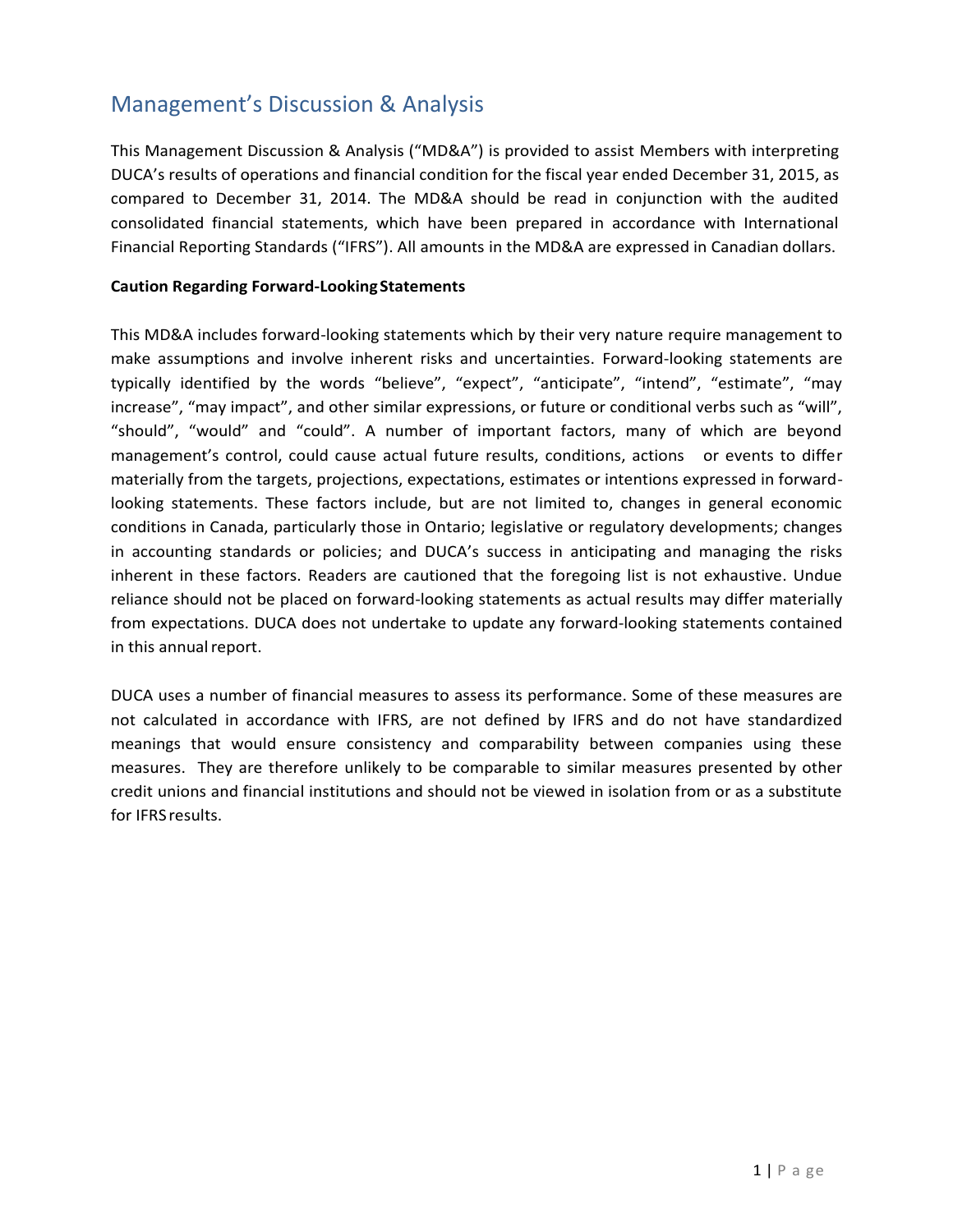# **Headlines**

- Pre-tax income, excluding the patronage return and Zenbanx Canada Inc. ("ZBC"), was \$14.6 million for the year ended 31 December 2015 and increased \$7.9 million or 85% compared to the year ended 31 December 2014.
- Included in DUCA's consolidated statements are the results of DUCA's majority-owned subsidiary, ZBC. ZBC reported a net loss of \$12.7 million for the year ended 31 December 2015 compared with \$3.9 million in 2014. DUCA's consolidated statements reflect its 60% portion of the loss of ZBC totaling \$7.6 million and \$2.3 million for the years ended 31 December 2015 and 2014, respectively.
- DUCA, excluding ZBC, reported net income of \$9.6 million and \$4.8 million for the years ended 31 December, 2015 and 2014 respectively.
- DUCA's after-tax income, including ZBC was \$2.0 million and \$2.5 million for the years ended 31 December 2015 and 2014, respectively.
- The cost efficiency ratio ("CER"), which is the ratio of operating expenses to net revenues (excluding ZBC) was 63% for the year ended 31 December 2015 compared with 69% in 2014.
- Return on average equity (excluding ZBC) was 9.5% for the year ended 31 December, 2015 compared with 6.5% for 2014.
- Total assets were \$2.3 billion at 31 December 2015, up 22% from 2014.
- Member Loans increased to \$1.98 billion, up 16% from the prior year with improved performance in delinquency and loan losses when compared to 2014.
- DUCA continued to diversify its funding sources increasing its securitization activity from \$91 million to \$330 million. In addition, DUCA secured a credit facility with Desjardins for \$60 million.
- DUCA completed the first capital raise in its history successfully raising over \$41 million from its loyal Members.
- Regulatory capital ratio was 7% at 31 December 2015 compared with 6% at 31 December 2014. The regulatory minimum requirement is 4%. The Risk-Weighted capital ratio was 13% at 31 December 2015 compared with 12% at 31 December 2014. The regulatory minimum is 8%.
- ZBC's results for 2015 and 2014 were not in line with the net income projections in the business case as launch delays, higher marketing and technology spend have required additional funding. DUCA's Board of Directors has made a determination that the amount of funding that ZBC requires going forward will continue to have a material impact on DUCA's profitability and accordingly, DUCA is in negotiations to find other alternatives for its investment in ZBC.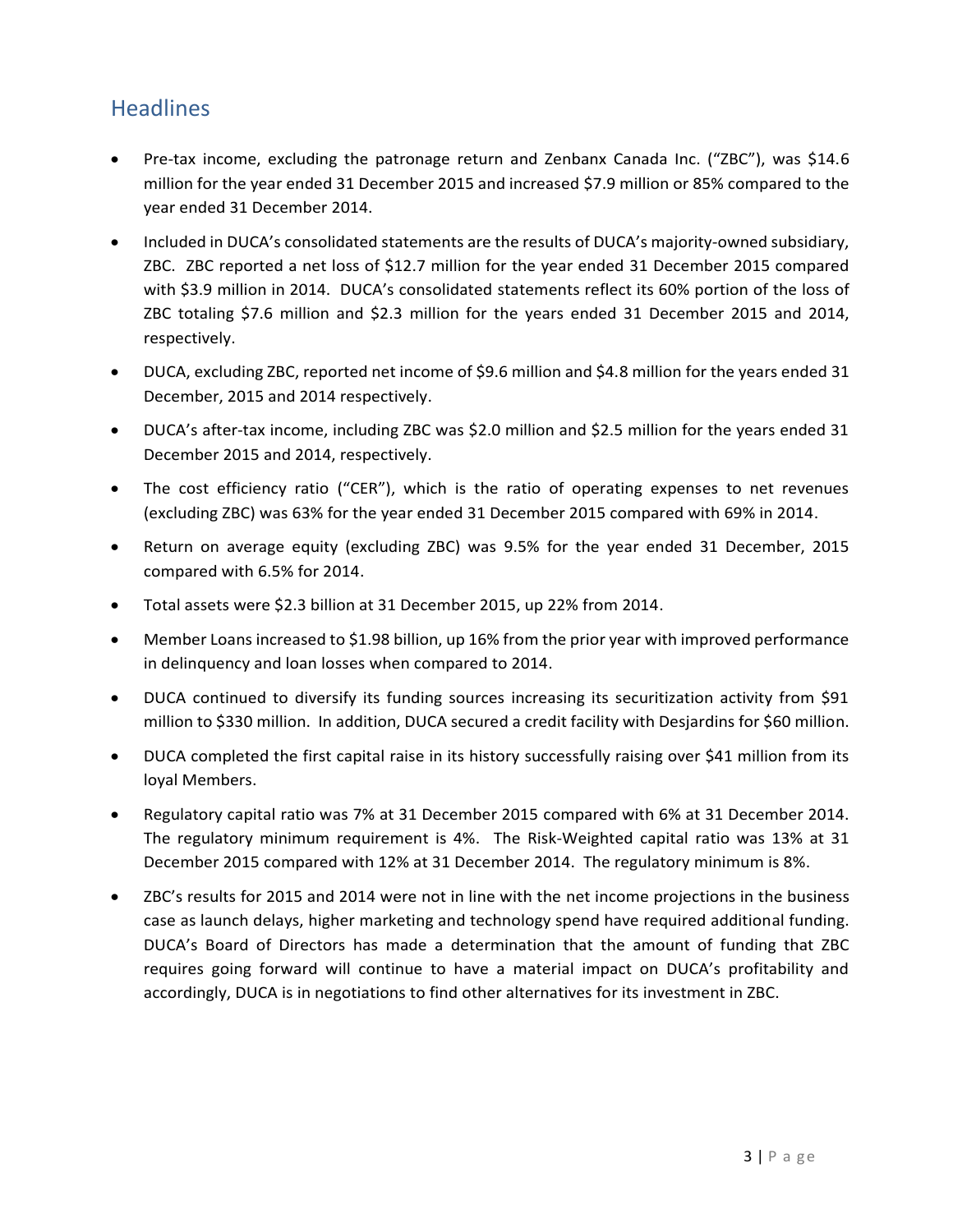Current and historical performance metrics are depicted in the charts below. ZBC has been identified separately, where applicable, to facilitate year-over-year comparisons.



The Credit Union Act requires a minimum risk weighted capital ratio of 8%. DUCA's Board of Directors has established a minimum ratio of 10%. The capital ratio has declined from 2012 primarily as a result of the growth in assets and ZBC losses in 2014 and 2015. The increase in 2015 was due to the Class B capital



The Credit Union Act requires a minimum capital ratio of 4%. DUCA's Board of Directors has established a minimum capital ratio of 4.5%. The reduction in our capital ratio from 2012 is a result of the growth in our asset base. The increase in 2015 was due to the Class B capital raise of \$41m.



DUCA's Board policy requires the liquidity ratio to be in the range of 6%-12%. DUCA's management and the Board reviews liquidity positions on a regular basis. The ratio at the end of 2015 was slightly higher due to loan payouts late in December. The ratio, subsequent to year-end, is in line with the target range.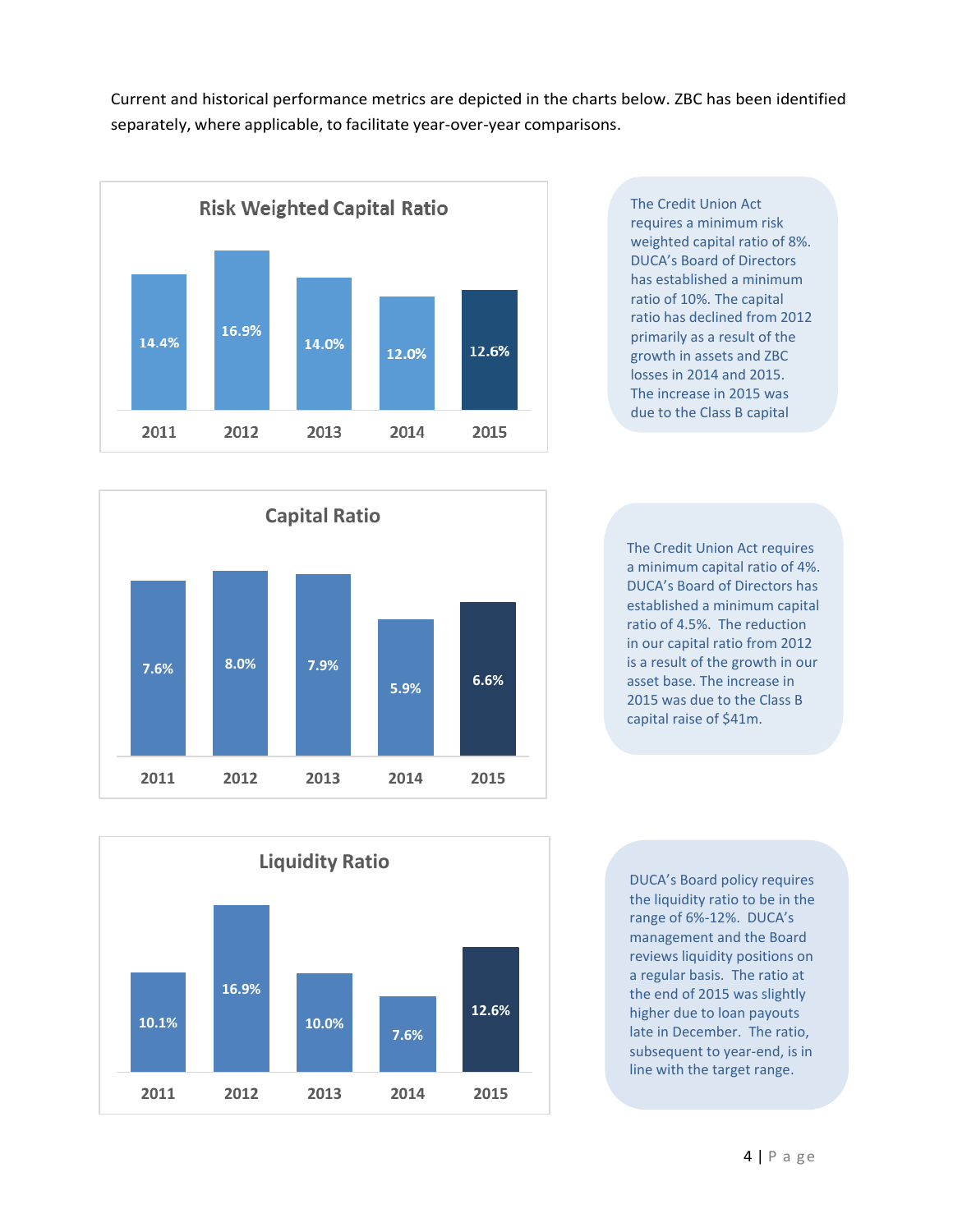

DUCA's CER improved from 69% to 63% in 2015 as a result of a faster rate of increase in our net revenues when compared to the rate of increase in operating expenses. Excluding nonrecurring other income of \$1.1 million, the CER was 65%



The Return on average Equity ("ROE") increased from 6.5% to 9.5% in 2015. The increase in net income includes \$1.1m nonrecurring other income in 2015.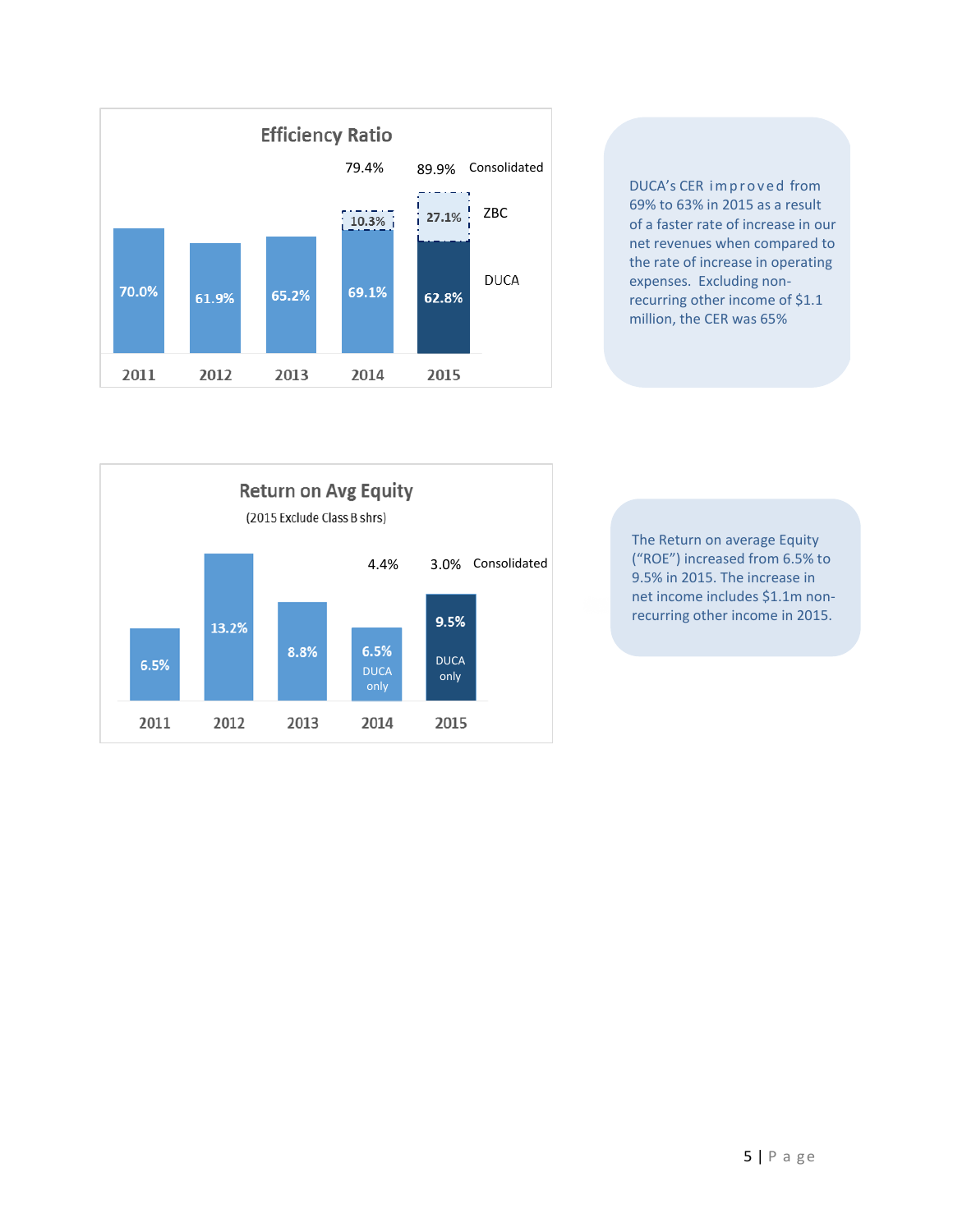## Financial Review

In 2015, the economic climate in Canada continued to be impacted by significant declines in global oil prices, two quarters of economic contraction and higher household debt. Statscan reported that real GDP rose 1.2 per cent in the year, down from 2.5 per cent in 2014.

Real GDP estimates from the Ontario Ministry of Finance published in January 2016 showed a strong 3.5% growth (annualized) in the third quarter of 2015. RBC Economics Research believes that the results "paint a positive picture for the provincial economy last year, with Ontario households boosting their spending my more that 3% in the first three quarters of 2015 and business nonresidential investments rising by 7%".

DUCA's loan growth during 2015 was \$270 million (2014 \$474 million) or 16% led by commercial loan growth of \$168 million (2014 - \$156 million) and residential mortgage growth of \$102 million (2014 - \$318 million). Residential mortgages have lower net interest margin compared to commercial mortgages and as a result, DUCA's margin was compressed in 2014 and into early 2015. In our operating plan for 2015, we sought to bring the residential and commercial mortgage mix more into balance and to optimize our deployment of capital. Accordingly, 2015 saw a shift in our growth strategy to bring our product mix in line with desired loan mix ratios.

The gross principal balance of individually impaired loans was \$12.3 million at 31 December 2015, down 45% from 2014, primarily as a result of the liquidation of one distressed property with no losses recognized by DUCA. The gross principal balance of loans past due but not impaired was \$27.3 million at 31 December 2015, up 27%. This is primarily a result of one commercial loan where DUCA is well secured and does not anticipate any credit losses.

Credit performance during 2015 was stable with no additional requirements to establish specific reserves.

In order to diversify our funding sources, we continued our program of securitizing our residential mortgages. In December 2014, DUCA undertook the first mortgage securitization in its history and we have continued this successful program. Securitizing mortgages is an additional funding mechanism and we are able to borrow funds at lower rates than our term deposits. As a result, we will continue to improve the net interest margin on our securitized mortgages. Securitization is also a very important tool in managing liquidity.

In February 2015, we signed a \$60 million borrowing facility with Caisse Centrale Desjardins ("Desjardins") that provides us with additional borrowing facilities and, at the same time, enables DUCA to more effectively manage borrowing needs, liquidity and yield optimization.

Member deposits increased to \$1.79 billion at 31 December, 2015, up 9% from 2014. Included in Member deposits are deposits originated from the deposit broker channel. These deposits cost DUCA more as we pay the deposit broker a fee. In late 2014 and into 2015, we diversified our funding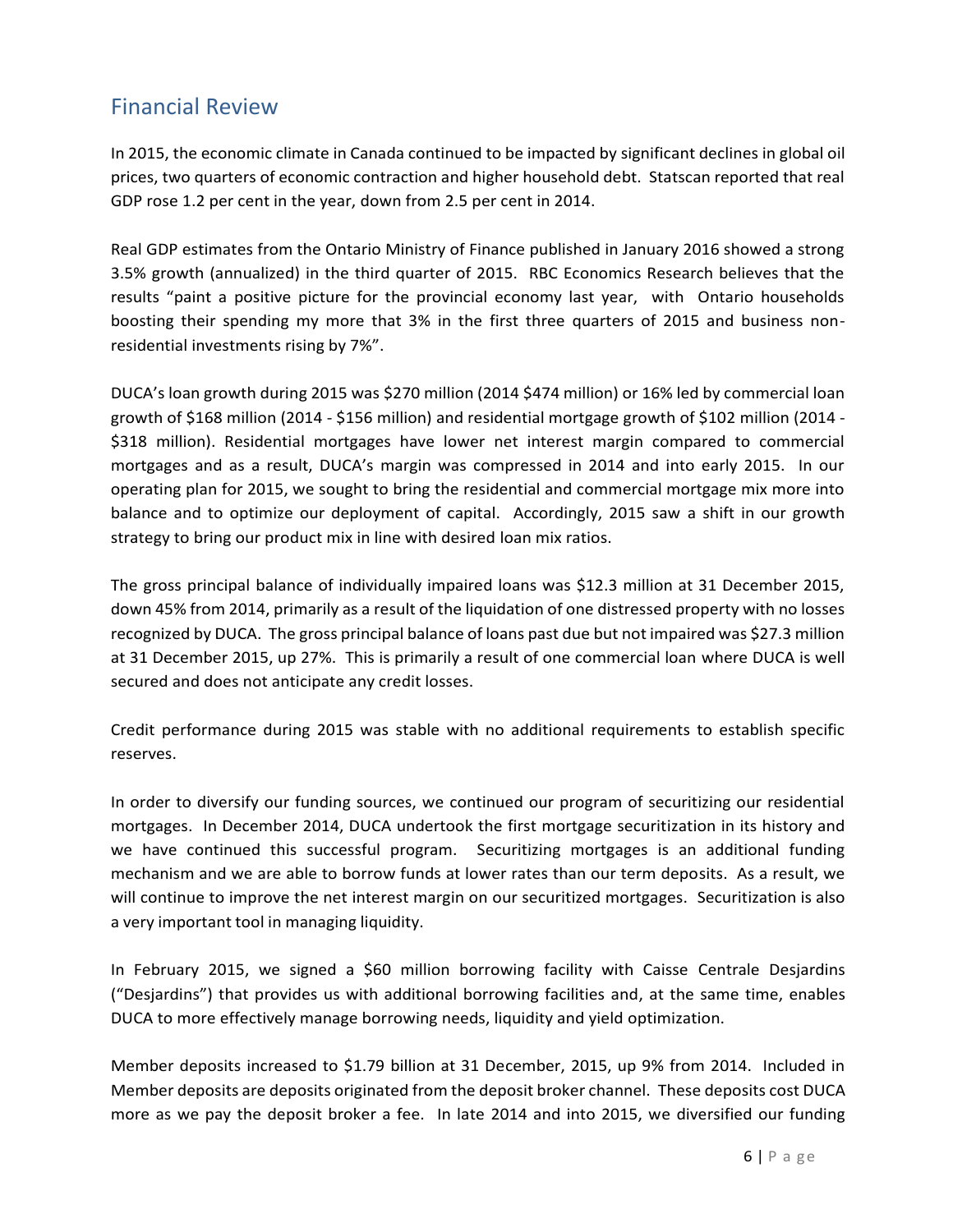sources via securitization and our Desjardin facility, DUCA had less need for these higher cost deposits.

As a result of compressed net interest margins, we continue to focus and build out our non-interest income or other income. DUCA's ability to generate fee income has traditionally lagged other credit unions and banks and we reported to our Members in 2014 that this would be a key priority for us going forward.

Fee and other income increased to \$10.4 million for the year ended 31 December 2015 compared to \$5.5 in 2014, excluding ZBC. Included in 2015 results are non-recurring fees totaling \$1.1 million. Excluding the non-recurring fees, fee and other income was up 65% from 2014. This was primarily as a result of increase commercial loan fees and a higher focus on fee income opportunities.

Our wealth assets under management increased from \$115 million at year-end 2014 to \$143 million at 31 December 2015. We re-negotiated our existing Wealth Management contract with Qtrade that now provides better economics for DUCA on this product.

In April 2015, we launched a new suite of credit card products in a partnership with Collabria. The new relationship provides DUCA with more control over the offerings, the Member experience and better economics when compared to the prior credit card relationship. DUCA was the first credit union in Canada to partner with Collabria and DUCA will continue to work with Collabria to enhance the Member experience and grow the portfolio.

DUCA continues to be prudent and remains cautious with respect to loan losses and has set aside \$2.9 million in collective reserves during 2015 consistent with the increase in the commercial loan portfolio. The total amount of reserves set aside for collective provisions was 25 basis points at 31 December 2015 compared with 15 basis point in 2014. DUCA will continue to build these provision levels in the ensuing years as this is prudent.

Operating expenses increased by \$3.2 million in 2015 to \$29.5 million, up 12% from 2014, excluding ZBC. DUCA benchmarks the increase in operating expenses against increases in net revenue. If the rate of increase in net revenue is greater than the increase in operating expenses ("Jaws"), DUCA is generating more income over time than it is generating expenses, thereby increasing its profitability and profitability growth rate. During 2015 and excluding the non-recurring fee income of \$1.1 million, DUCA's net revenue increased by 21% while expenses increased by 12%, resulting in positive Jaws of 9%. This metric along with DUCA cost efficiency ratio are key operational metrics we focus on. DUCA's CER improved from 69% in 2014 to 63% in 2015. Excluding the non-recurring fee income, the cost efficiency ratio for 2015 was 65%.

ZBC incurred a loss of \$12.7 million and \$3.9 million for the years ended 31 December 2015 and 2014, respectively. DUCA's portion of the loss representing its share of the 60% ownership of ZBC was \$7.6 million and \$2.3 million for the years ended 31 December 2015 and 2014, respectively.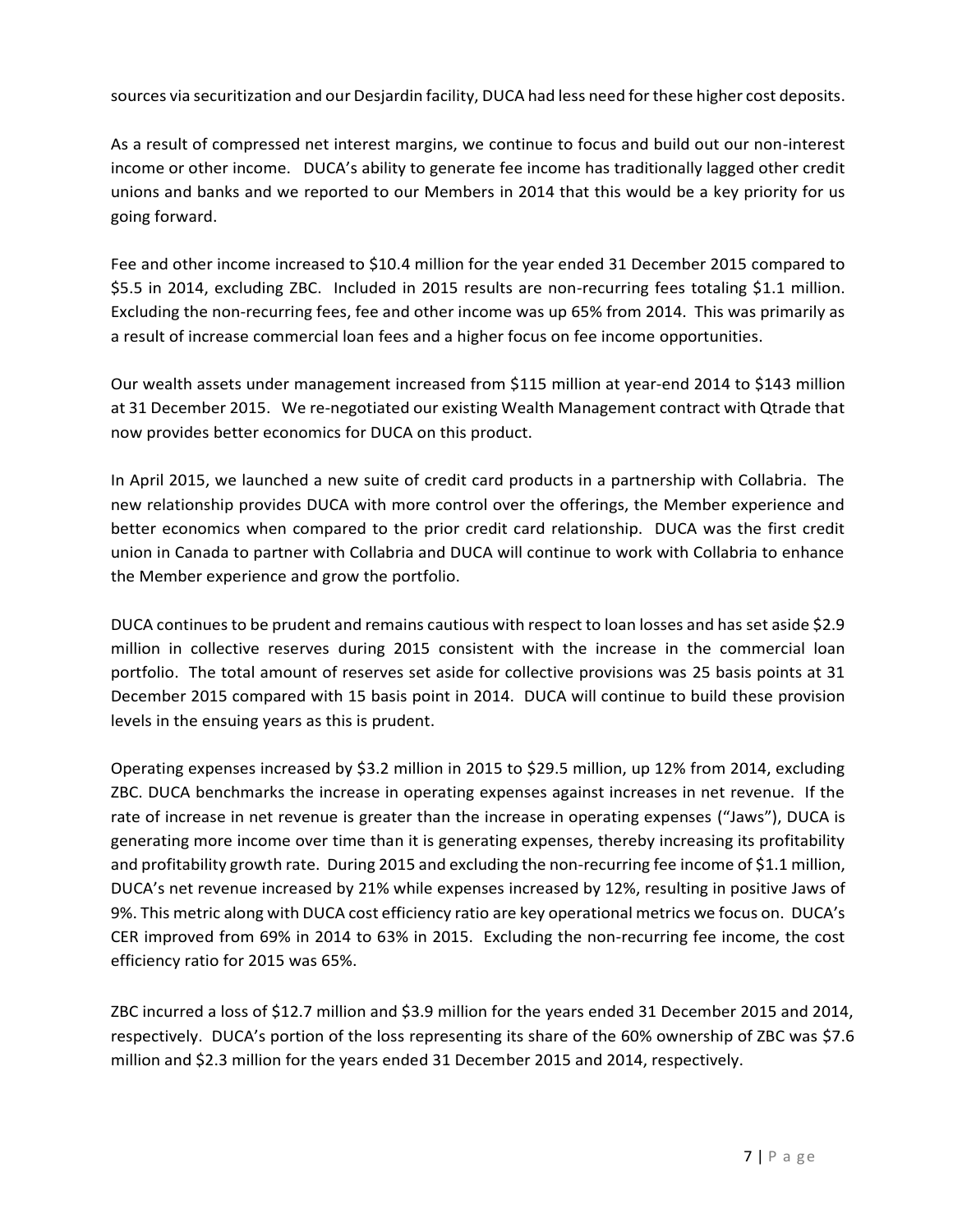### Net Interest Income

Net interest income is largely comprised of the difference, or spread, between the interest income generated on our loan and investment portfolios and the interest expense incurred on both our deposit base and funding sources.

Net interest income was \$36.6 million, up \$4.3 million or 13% from the prior year.

Our overall yields on loans and investments decreased from 3.66% to 3.60% in 2015. The Bank of Canada reduced its lending rate by 50 basis points during 2015 resulting in reduced lending rates. DUCA addressed this compression by reducing the level of growth in lower yielding mortgages and increased its commercial portfolio and, at the same time, continued to strategically price the new volume in commercial loans.

Yields on deposits and borrowings decreased from 1.96% to 1.92% primarily as a result of increased funding from mortgage securitization and lower volume from higher costing deposit brokers.

| (\$ millions)                           |                | 2015                     |            |       |                | 2014                     |         |       |
|-----------------------------------------|----------------|--------------------------|------------|-------|----------------|--------------------------|---------|-------|
|                                         | Average        |                          |            |       | Average        |                          |         |       |
|                                         | <b>Balance</b> | <b>Interest</b>          | <b>Mix</b> | Rate  | <b>Balance</b> | <b>Interest</b>          | Mix     | Rate  |
| <b>Cash Equivalents and Investments</b> | 212            | 1.9                      | 10.20%     | 1.01% | 138            | 1.6                      | 8.43%   | 1.30% |
| Personal Loans/LOCs                     | 3              | 0.2                      | 0.14%      | 3.26% | 3              | 0.2                      | 0.21%   | 3.56% |
| <b>Residential Mortgages</b>            | 1,125          | 35.7                     | 54.14%     | 2.91% | 936            | 27.9                     | 57.31%  | 3.08% |
| Commercial Loans/Mortgages              | 721            | 39.4                     | 34.70%     | 5.54% | 538            | 30.8                     | 32.94%  | 5.40% |
| Other                                   | 17             |                          | 0.82%      |       | 18             |                          | 1.11%   |       |
| Total assets                            | 2,078          | 77.2                     | 100.00%    | 3.61% | 1,634          | 60.4                     | 100.00% | 3.66% |
|                                         |                |                          |            |       |                |                          |         |       |
| Demands                                 | 417            | 3.3                      | 20.07%     | 0.66% | 325            | 2.9                      | 19.91%  | 0.85% |
| <b>Fixed terms</b>                      | 1,299          | 32.7                     | 62.51%     | 2.31% | 1,130          | 23.7                     | 69.17%  | 2.28% |
| Borrowings & Securitization             | 222            | 4.6                      | 10.68%     | 2.07% | 61             | 1.5                      | 3.74%   | 2.48% |
| Other                                   | 14             | $\overline{\phantom{a}}$ | 0.67%      |       | 11             | $\overline{\phantom{a}}$ | 0.67%   |       |
| <b>Total liabilities</b>                | 1,952          | 40.6                     | 93.94%     | 1.92% | 1,527          | 28.1                     | 93.49%  | 1.96% |
| Members' equity                         | 126            | $\overline{\phantom{a}}$ | 6.06%      |       | 106            | $\overline{\phantom{0}}$ | 6.51%   |       |
| Total liabilities and Members' equity   | 2,078          | 40.6                     | 100.00%    | 1.80% | 1,634          | 28.1                     | 100.00% | 1.84% |
| Net Interest Income                     |                | 36.6                     |            |       |                | 32.3                     |         |       |

The table that follows summarizes the year-over-year changes in our net interest income, product portfolio mix and yields.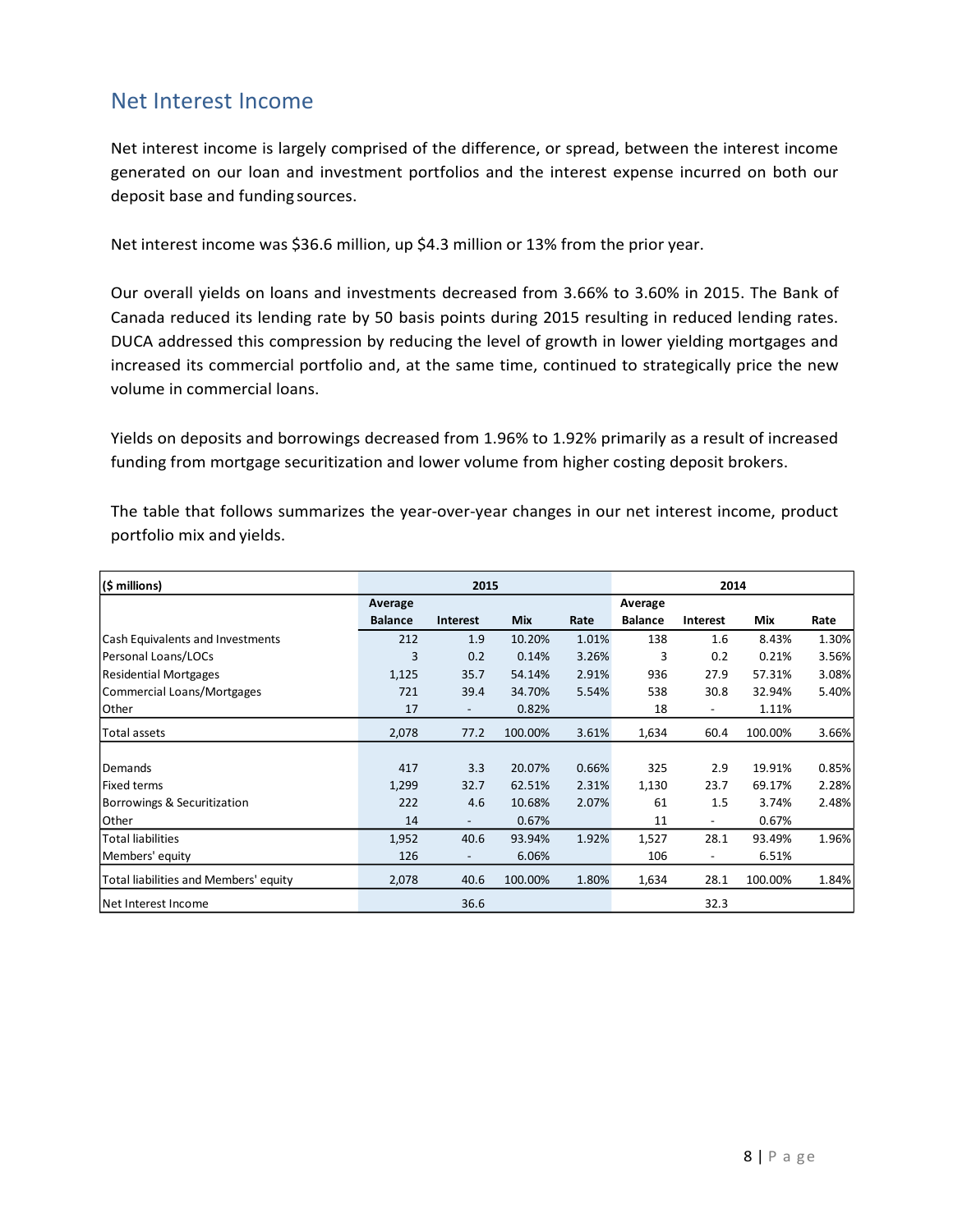# Other Income

Other income was \$10.4 million in 2015, up \$4.9 million from 2014 (excluding ZBC). Included in other income in 2015 are non-recurring items totaling \$1.1 million. Excluding the non-recurring items, other income was up \$3.8 million or 69%. The increase in other income is primarily due to higher loan fees due to higher commercial loan fees, higher wealth management fees and a continued focus to ensure that DUCA continues to generate appropriate level of fee income.

| $ $ (\$ millions)                 | 2015   |            |         | 2014          |            |         |
|-----------------------------------|--------|------------|---------|---------------|------------|---------|
|                                   |        |            | $%$ of  |               |            | % of    |
|                                   | Income | <b>Mix</b> | average | <b>Income</b> | <b>Mix</b> | average |
|                                   |        |            | assets  |               |            | assets  |
| Loan fees                         | 3.84   | 36.23%     | 0.18%   | 1.58          | 27.53%     | 0.10%   |
| lService fees                     | 3.06   | 28.87%     | 0.15%   | 2.42          | 42.16%     | 0.15%   |
| Foreign exchange gains and losses | 1.02   | 9.62%      | 0.05%   | 0.61          | 10.63%     | 0.04%   |
| Wealth Management fees            | 1.09   | 10.28%     | 0.05%   | 0.65          | 11.32%     | 0.04%   |
| Rental Income                     | 0.26   | 2.45%      | 0.01%   | 0.22          | 3.83%      | 0.01%   |
| Other (non-recurring)             | 1.13   | 10.66%     | 0.05%   | 0.02          | 0.35%      | 0.00%   |
| Total before ZBC                  | 10.40  | 98.11%     | 0.50%   | 5.50          | 95.82%     | 0.34%   |
| ZBC                               | 0.20   | 1.89%      | 0.01%   | 0.24          | 4.18%      | 0.01%   |
| Total                             | 10.60  | 100.00%    | 0.51%   | 5.74          | 100.00%    | 0.35%   |

# Provision for Credit Losses

The total provision expense for credit losses was \$2.9 million and decreased by \$0.9 million compared with 2014.

During 2014, DUCA increased specific provisions on certain commercial loans. One property is on the market and DUCA has established sufficient provisions and no further losses are expected. The other property continues to be in work-out mode and the level of reserves established are deemed sufficient at this time.

Our loan loss provisioning is determined in accordance with an established policy. Management reviews the loan allowance position with a focus on updated forecasts for Watchlist accounts, impairment levels and expected net credit losses. Provisioning is adjusted where necessary to ensure compliance with policies and to include management's best estimate of losses based on currently available information.

The total allowance for impaired loans was \$8.4 million and increased by \$2.5 in 2015. Of the total allowance, \$3.5 million (2014 - \$3.2 million) is attributable to specific impairments with the remaining \$4.9 million (2014 - \$2.7 million) attributable to collective allowance. This latter component is based upon a detailed analysis of historical retail portfolio delinquency rates and commercial loan risk rating distribution trends. The total collective loan allowance as a ratio to total loans increased from 0.15% to 0.25% in 2015. Additional statistics are provided in the following table.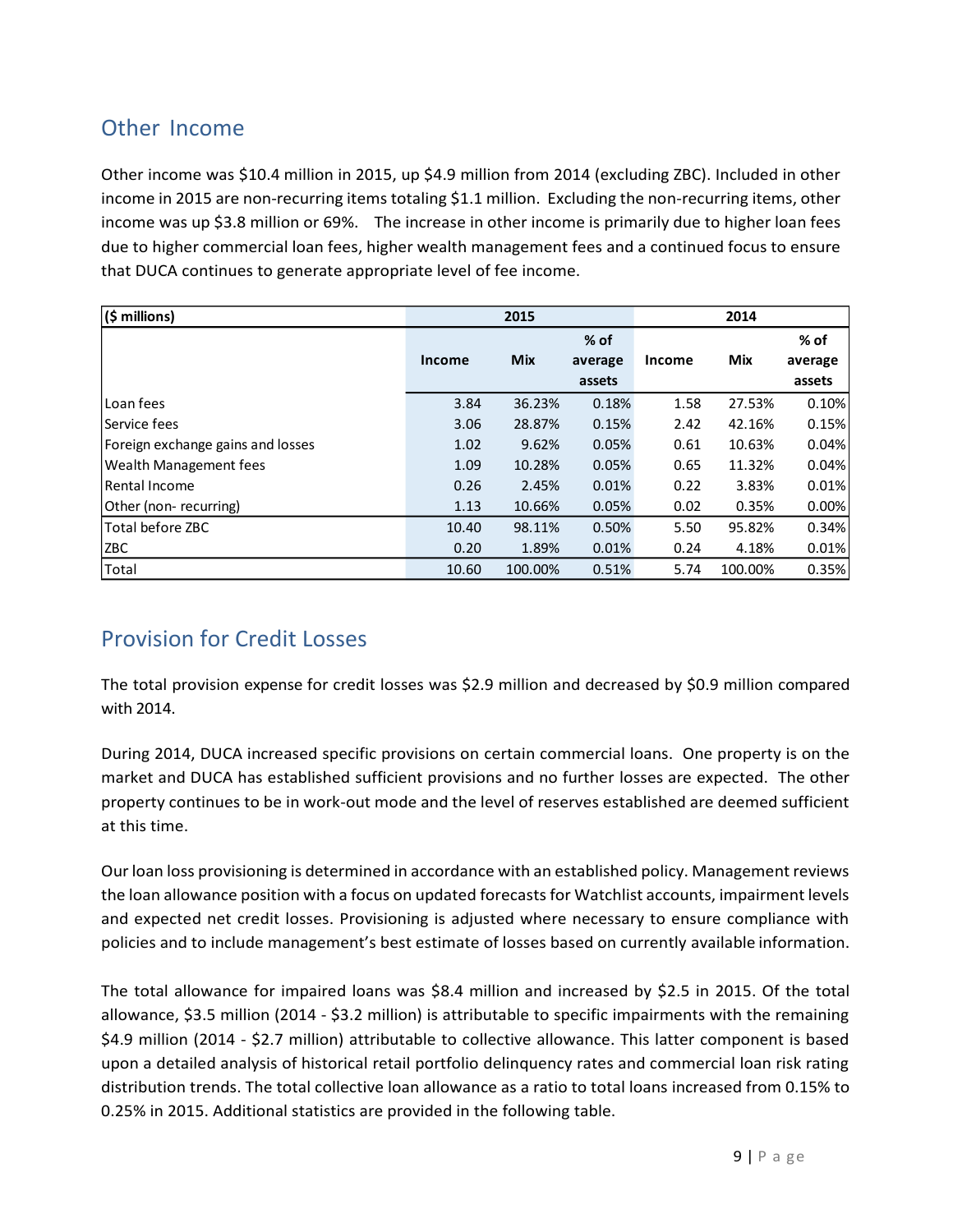| (thousands of Canadian dollars)                 | 2015      | 2014      |
|-------------------------------------------------|-----------|-----------|
| Total loans, December 31                        | 1,985,529 | 1,715,220 |
| Provision for credit losses                     | 2,899     | 3,831     |
| Loan write offs (net of recoveries)             | 362       | 333       |
| Total allowance for impaired loans, December 31 | 8,447     | 5,910     |

#### Provision for Credit Losses (continued)

The Commercial credit risk-rating model is premised on a comprehensive assessment of the borrower's risk of default, through measurement of industry, business, management and financial risk factors, along with the risk of loss given default based on an assessment of security composition and relative historical recovery experience. The Commercial loan portfolio, stratified by risk rating, is reviewed monthly.

### Non-Interest Expense

Non-interest expenses were \$29.5 million in 2015, an increase of \$3.2 million or 12% from the prior year, excluding ZBC.

Salary and employee benefits increased by \$2.5 million or 20% primarily as a result of the full impact of higher staffing levels in 2014 and higher incentives.

Occupancy expenses increased by \$0.5 million to \$2.6 million or up 24% primarily due to escalating rents in certain branches and the full year impact from additional space that was leased in 2014 for head office staff.

Deposit insurance costs, technology costs and depreciation also increased in line with higher business volumes and technology enhancements deployed during 2015.

Marketing expenses decreased \$0.5 million or 27% as we continue to optimize marketing spend in line with return on investment ("ROI") objectives.

Included in other expenses in 2014 are professional fees associated to establish ZBC, as a subsidiary of DUCA and the legal advice on agreements required for the transaction totaling approximately \$0.5 million. Excludin g these costs, other expenses are essentially flat on a year-over-year basis.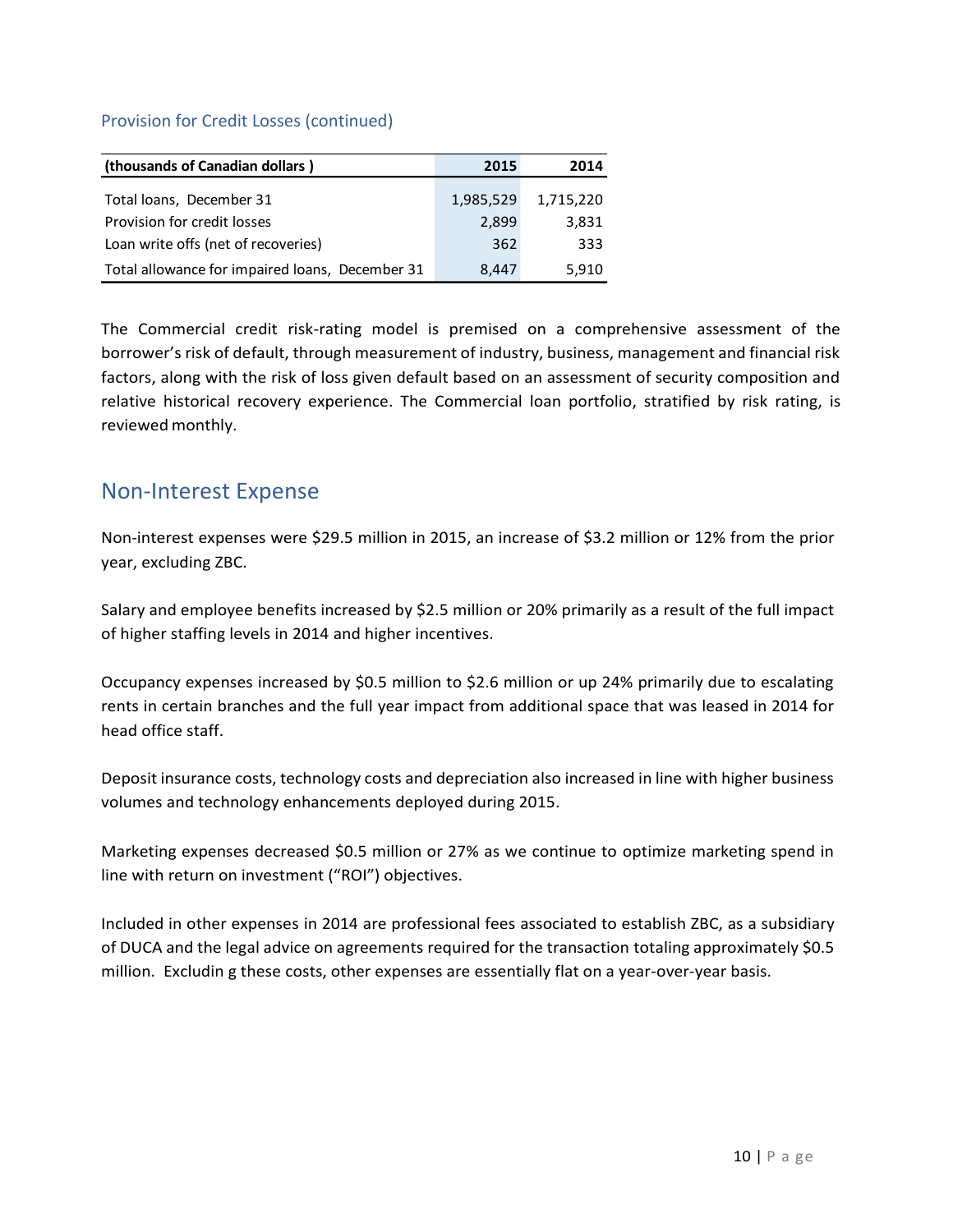#### Non-Interest Expense (continued)

| $(5 \text{ millions})$                        | 2015           |            |                             | 2014           |         |                           |  |
|-----------------------------------------------|----------------|------------|-----------------------------|----------------|---------|---------------------------|--|
|                                               | <b>Expense</b> | <b>Mix</b> | $%$ of<br>average<br>assets | <b>Expense</b> | Mix     | % of<br>average<br>assets |  |
| Salaries and employee benefits                | 15.13          | 35.67%     | 0.73%                       | 12.63          | 41.84%  | 0.77%                     |  |
| Occupancy                                     | 2.64           | 6.22%      | 0.13%                       | 2.13           | 7.06%   | 0.13%                     |  |
| Technology                                    | 1.70           | 4.01%      | 0.08%                       | 1.21           | 4.01%   | 0.07%                     |  |
| Deposit insurance                             | 1.49           | 3.51%      | 0.07%                       | 0.93           | 3.08%   | 0.06%                     |  |
| Depreciation of property, plant and equipment | 1.41           | 3.32%      | 0.07%                       | 1.32           | 4.37%   | 0.08%                     |  |
| Marketing                                     | 1.27           | 2.99%      | 0.06%                       | 1.75           | 5.80%   | 0.11%                     |  |
| Other expenses                                | 5.87           | 13.84%     | 0.28%                       | 6.31           | 20.90%  | 0.39%                     |  |
| Total before ZBC                              | 29.51          | 69.57%     | 1.42%                       | 26.28          | 87.05%  | 1.61%                     |  |
| <b>ZBC</b>                                    | 12.91          | 30.43%     | 0.62%                       | 3.91           | 12.95%  | 0.24%                     |  |
| Total                                         | 42.42          | 100.00%    | 2.04%                       | 30.19          | 100.00% | 1.85%                     |  |

### **Dividends**

DUCA's track record of profitability has enabled the payment of dividends on its investment shares. DUCA has declared and paid a dividend on Class A series of these shares since inception, with market leading rates for these types of investments. The dividend rate paid on the Class A shares was 2.00% for 2015. The payment track record is illustrated in the table below for the last three years.

| (thousands of Canadian dollars) | 2015 | 2014 | 2013 |
|---------------------------------|------|------|------|
| Class A shares dividend         | 891  | 919  | 940  |

### Zenbanx Canada Inc.

In 2014, we launched our mobile banking subsidiary, Zenbanx Canada. ZBC is 60% owned by DUCA and 40% owned by Zenbanx Holding Ltd. ("ZBH"). Since ZBC is majority owned and controlled by DUCA, ZBC results have been fully consolidated in DUCA's financial statements.

The Zenbanx account is a deposit account that can hold up to five different currencies at once, and interest is earned, just like a savings account. The Zenbanx account provides flexibility to convert one currency to another when convenient or whenever money is needed. Members can send funds in any of the currencies supported to anywhere in the world, all from their mobile device.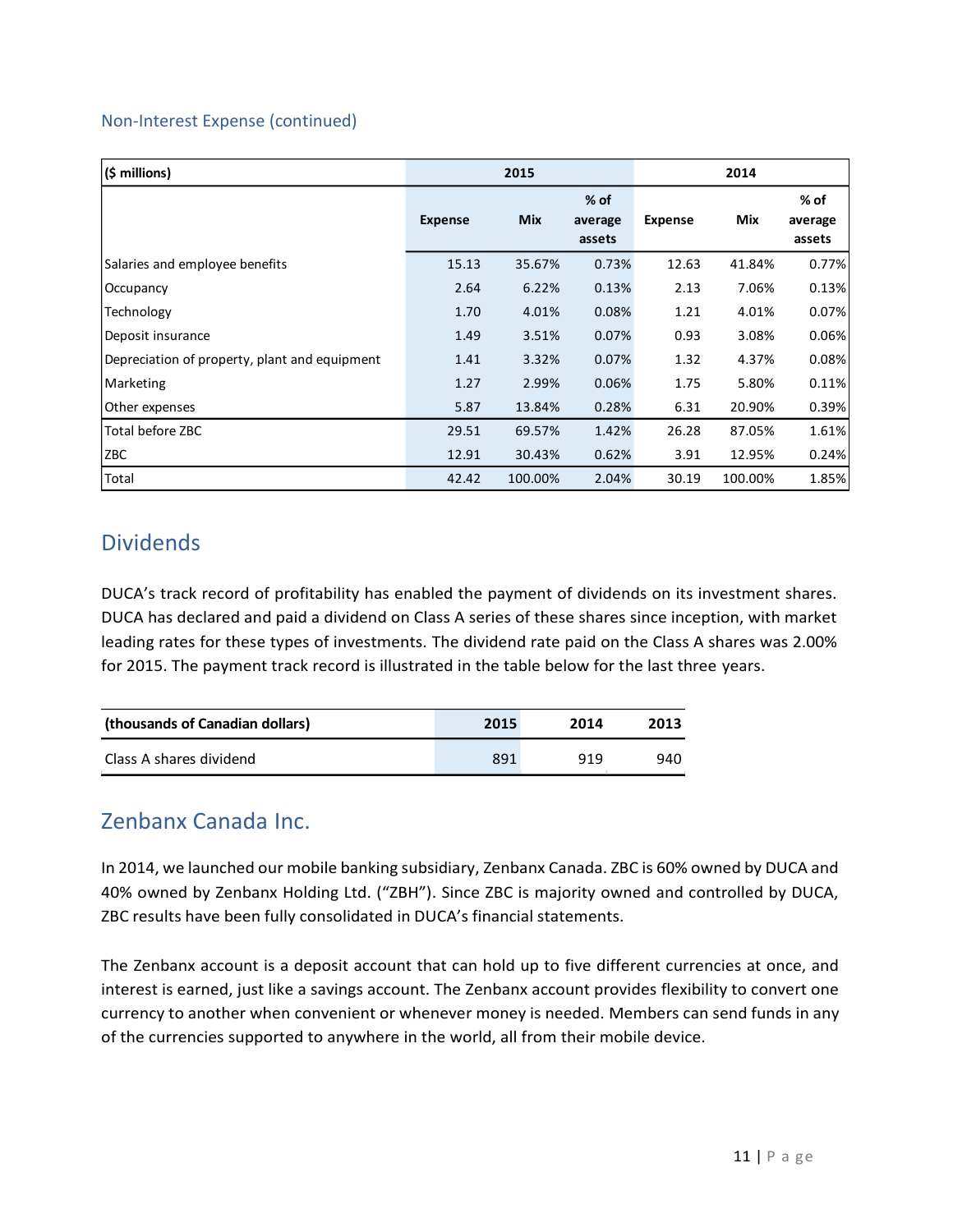#### Zenbanx Canada Inc. (continued)

Zenbanx incurred a loss of \$12.7 million for the year ended 31 December 2015 and \$3.9 million for the year ended 31 December 2014.

DUCA's Board of Directors has made a determination that the amount of funding that ZBC requires going forward will continue to have a material impact on DUCA's profitability and accordingly, DUCA is in negotiations to find other alternatives for its investment in ZBC

### Board Committees

The **Audit Committee** is responsible for the design and application of DUCA's risk management framework and provides independent oversight and governance with respect to risk identification, measurement, control, monitoring and reporting. The Audit committee is responsible for overseeing the work of the auditors. Among other things, the Audit Committee needs to understand the audit strategy, be satisfied that it addresses the major audit risks, and ensures the auditors exercise appropriate professional skepticism. They also need to ensure that the auditor has an appropriately independent mindset from management and is truly objective. Ultimately, this will enable the audit committee to draw conclusions about the effectiveness of the audit.

The **Credit Committee** reviews and approves loans and mortgages that exceed Management approval limits but are permitted under Policies and Procedures for Credit Risk Management. The Committee also provides direction, oversight and advice with respect to matters involving the investment management of any funds at the disposal of DUCA, including the formulating of investment policies and implementation of strategies with respect to DUCA's investments.

The **Finance Committee** is responsible for the review, oversight and approval of the annual plan and its process. In addition this committee is accountable for the strategic planning process and the biannual forecast. This committee works collaboratively with business units to identify strategic opportunities and risks and ensure plans are in place to address.

The **Governance Committee** will ensure that the board of directors is able to govern the Credit Union effectively through the creation of governance policies and procedures, recruiting and nominating suitable board Members, providing orientation and training programs for Board members and evaluating the performance of individual Members and the Board as a whole. In addition, the Governance Committee provides strategic advice and direction to the CEO.

The **Risk Committee** is responsible for identifying, reviewing and advising on current and emerging risk issues and associated mitigation plans.